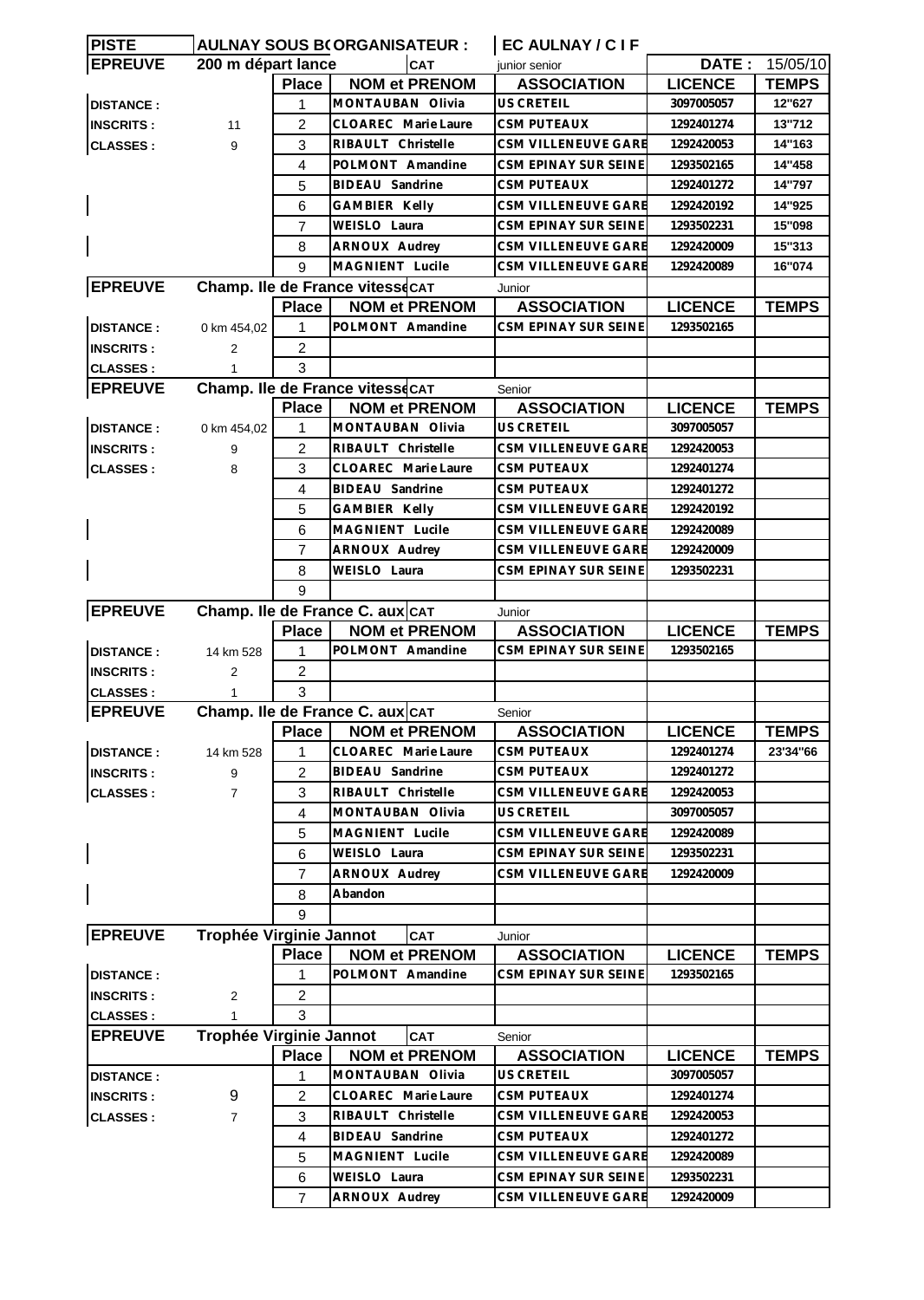|                                      |                         | 8                   |                                 |                                       |                          |              |
|--------------------------------------|-------------------------|---------------------|---------------------------------|---------------------------------------|--------------------------|--------------|
|                                      |                         | 9                   |                                 |                                       |                          |              |
| <b>EPREUVE</b>                       | 200 m départ lance      |                     | <b>CAT</b>                      | Minime Cadette                        |                          |              |
|                                      |                         | <b>Place</b>        | <b>NOM et PRENOM</b>            | <b>ASSOCIATION</b>                    | <b>LICENCE</b>           | <b>TEMPS</b> |
| <b>DISTANCE:</b>                     |                         | 1                   | DURAND Alexia                   | PARISIS A.C. 95                       | 1295714376               | 14"478       |
| <b>INSCRITS:</b>                     | 9                       | 2                   | LE BRAS Justine                 | OLYMPIQUE C.V.O.                      | 1295712133               | 15"188       |
| <b>CLASSES:</b>                      | 8                       | 3                   | RENAULT Carine                  | LA PEDALE FERTOISE                    | 1277102129               | 15"286       |
|                                      |                         | 4                   | LECQUE Alexandra                | OLYMPIQUE C.V.O.                      | 1295712038               | 16"270       |
|                                      |                         | 5                   | <b>GOERGEN Laura</b>            | EC AULNAY SOUS BOIS                   | 1293515260               | 16"396       |
|                                      |                         | 6                   | POLMONT Estelle                 | CSM EPINAY SUR SEINE                  | 1293502064               | 16"619       |
|                                      |                         | 7                   | ARNOUX Tifanny                  | CSM VILLENEUVE GARE                   | 1292420045               | 16"955       |
|                                      |                         | 8                   | GOY BAHOUM Océane               | TEAM 94 VILLENEUVOIS                  | 1294601023               | 17"114       |
|                                      |                         | 9                   |                                 |                                       |                          |              |
| <b>EPREUVE</b>                       |                         |                     | Champ. Ile de France vitessecAT | Minime                                |                          |              |
|                                      |                         | <b>Place</b>        | <b>NOM et PRENOM</b>            | <b>ASSOCIATION</b>                    | <b>LICENCE</b>           | <b>TEMPS</b> |
| <b>DISTANCE:</b>                     | 0 km 454,02             | 1                   | LE BRAS Justine                 | OLYMPIQUE C.V.O.                      | 1295712133               |              |
| <b>INSCRITS:</b>                     | 6                       | 2                   | LECQUE Alexandra                | OLYMPIQUE C.V.O.                      | 1295712038               |              |
| <b>CLASSES:</b>                      | 5                       | 3                   | GOY BAHOUM Océane               | TEAM 94 VILLENEUVOIS                  | 1294601023               |              |
|                                      |                         | 4                   | <b>GOERGEN Laura</b>            | EC AULNAY SOUS BOIS                   | 1293515260               |              |
|                                      |                         | 5                   | ARNOUX Tifanny                  | CSM VILLENEUVE GARE                   | 1292420045               |              |
|                                      |                         | 6                   |                                 |                                       |                          |              |
|                                      |                         | 7                   |                                 |                                       |                          |              |
| <b>EPREUVE</b>                       |                         |                     | Champ. Ile de France vitessecAT | Cadette                               |                          |              |
|                                      |                         | <b>Place</b>        | <b>NOM et PRENOM</b>            | <b>ASSOCIATION</b>                    | <b>LICENCE</b>           | <b>TEMPS</b> |
| <b>DISTANCE:</b>                     | 0 km 454,02             | 1                   | DURAND Alexia                   | PARISIS A.C. 95                       | 1295714376               |              |
| <b>INSCRITS:</b>                     | 3                       | $\overline{c}$      | RENAULT Carine                  | LA PEDALE FERTOISE                    | 1277102129               |              |
| <b>CLASSES:</b>                      | 3                       | 3                   | POLMONT Estelle                 | CSM EPINAY SUR SEINE                  | 1293502064               |              |
|                                      |                         | 4                   |                                 |                                       |                          |              |
|                                      |                         | 5                   |                                 |                                       |                          |              |
| <b>EPREUVE</b>                       |                         |                     | Champ. Ile de France C. aux CAT |                                       |                          |              |
|                                      |                         | <b>Place</b>        | <b>NOM et PRENOM</b>            | Minime<br><b>ASSOCIATION</b>          | <b>LICENCE</b>           | <b>TEMPS</b> |
|                                      |                         |                     |                                 |                                       |                          |              |
|                                      |                         |                     |                                 |                                       |                          |              |
| <b>DISTANCE:</b>                     | 5 km 448                | 1                   | LE BRAS Justine                 | OLYMPIQUE C.V.O.                      | 1295712133               |              |
| <b>INSCRITS:</b>                     | 6                       | $\overline{c}$      | GOY BAHOUM Océane               | <b>TEAM 94 VILLENEUVOIS</b>           | 1294601023               |              |
| <b>CLASSES:</b>                      | 5                       | 3                   | LECQUE Alexandra                | OLYMPIQUE C.V.O.                      | 1295712038               |              |
|                                      |                         | 4                   | GOERGEN Laura                   | EC AULNAY SOUS BOIS                   | 1293515260               |              |
|                                      |                         | 5                   | ARNOUX Tifanny                  | CSM VILLENEUVE GARE                   | 1292420045               |              |
|                                      |                         | 6                   |                                 |                                       |                          |              |
|                                      |                         | $\overline{7}$      |                                 |                                       |                          |              |
| <b>EPREUVE</b>                       |                         |                     | Champ. Ile de France C. aux CAT | Cadette                               |                          |              |
|                                      |                         | <b>Place</b>        | <b>NOM et PRENOM</b>            | <b>ASSOCIATION</b>                    | <b>LICENCE</b>           | <b>TEMPS</b> |
| <b>DISTANCE:</b>                     | 5 km 448                | 1                   | RENAULT Carine                  | LA PEDALE FERTOISE                    | 1277102129               | 8'41"28      |
| <b>INSCRITS:</b>                     |                         | 2                   | DURAND Alexia                   | PARISIS A.C. 95                       | 1295714376               |              |
| <b>CLASSES:</b>                      | 3                       | 3                   | POLMONT Estelle                 | CSM EPINAY SUR SEINE                  | 1293502064               |              |
|                                      |                         | 4                   |                                 |                                       |                          |              |
|                                      |                         | 5                   |                                 |                                       |                          |              |
| <b>EPREUVE</b>                       | Trophée Virginie Jannot |                     | <b>CAT</b>                      | Minime                                |                          |              |
|                                      |                         | <b>Place</b>        | <b>NOM et PRENOM</b>            | <b>ASSOCIATION</b>                    | <b>LICENCE</b>           | <b>TEMPS</b> |
| <b>DISTANCE:</b>                     |                         | 1                   | LE BRAS Justine                 | OLYMPIQUE C.V.O.                      | 1295712133               |              |
| <b>INSCRITS:</b>                     | 6                       | 2                   | LECQUE Alexandra                | OLYMPIQUE C.V.O.                      | 1295712038               |              |
| <b>CLASSES:</b>                      | 5                       | 3                   | GOY BAHOUM Océane               | <b>TEAM 94 VILLENEUVOIS</b>           | 1294601023               |              |
|                                      |                         | 4                   | <b>GOERGEN Laura</b>            | EC AULNAY SOUS BOIS                   | 1293515260               |              |
|                                      |                         | 5                   | ARNOUX Tifanny                  | <b>CSM VILLENEUVE GARE</b>            | 1292420045               |              |
|                                      |                         | 6                   |                                 |                                       |                          |              |
|                                      |                         | $\overline{7}$      |                                 |                                       |                          |              |
| <b>EPREUVE</b>                       | Trophée Virginie Jannot |                     | <b>CAT</b>                      | Cadette                               |                          |              |
|                                      |                         | <b>Place</b>        | <b>NOM et PRENOM</b>            | <b>ASSOCIATION</b>                    | <b>LICENCE</b>           | <b>TEMPS</b> |
| <b>DISTANCE:</b><br><b>INSCRITS:</b> | 3                       | 1<br>$\overline{2}$ | DURAND Alexia<br>RENAULT Carine | PARISIS A.C. 95<br>LA PEDALE FERTOISE | 1295714376<br>1277102129 |              |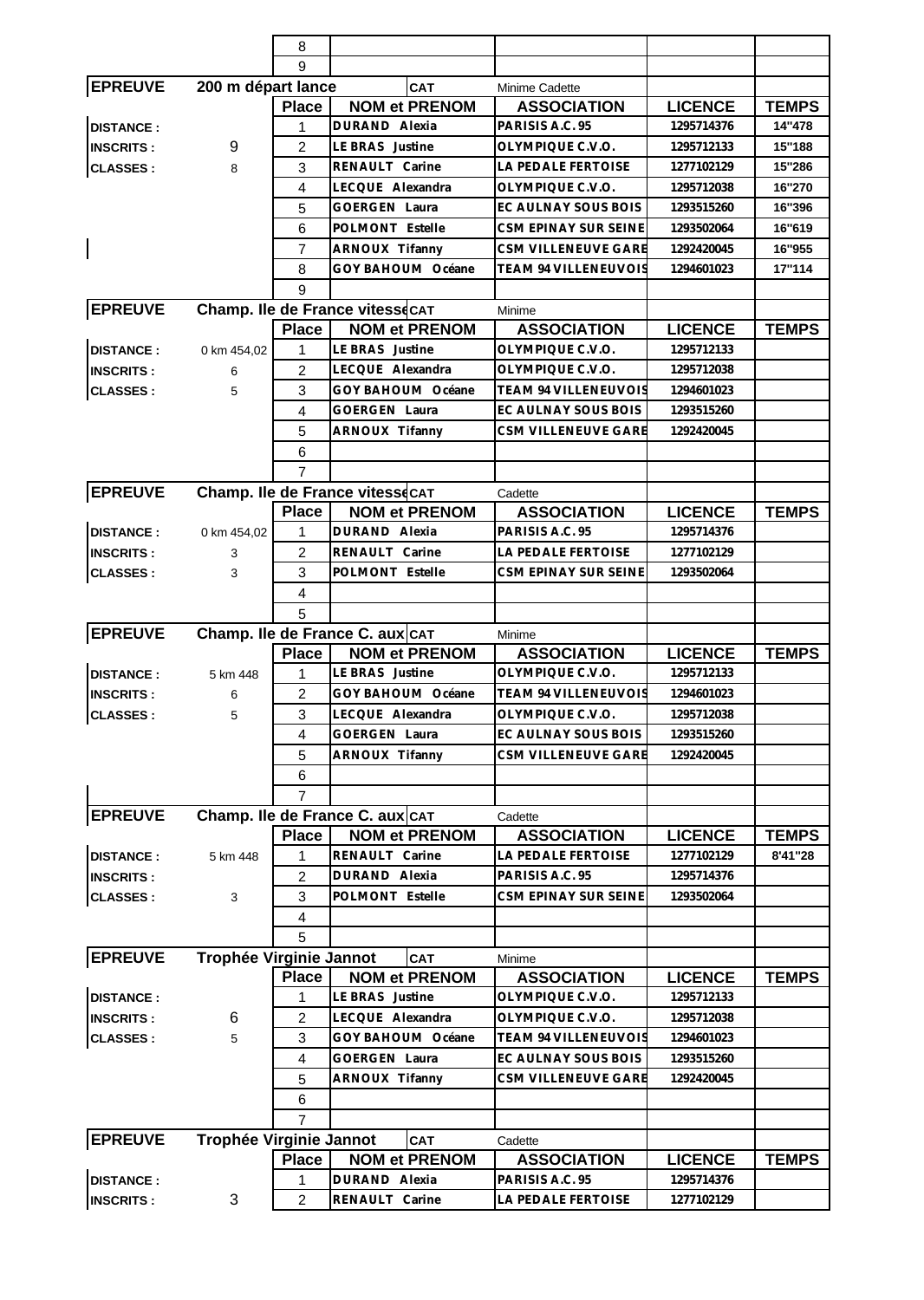| <b>CLASSES:</b>  | 3                       | 3              | POLMONT Estelle      | CSM EPINAY SUR SEINE      | 1293502064     |              |
|------------------|-------------------------|----------------|----------------------|---------------------------|----------------|--------------|
|                  |                         | $\overline{4}$ |                      |                           |                |              |
|                  |                         | 5              |                      |                           |                |              |
| <b>EPREUVE</b>   | Trophée Virginie Jannot |                | CAT                  | Pupille                   |                |              |
|                  |                         | <b>Place</b>   | <b>NOM et PRENOM</b> | <b>ASSOCIATION</b>        | <b>LICENCE</b> | <b>TEMPS</b> |
| <b>DISTANCE:</b> |                         | 1              | DEMIAUTTE Léa        | RO CONFLANAISE            | 1278210170     |              |
| <b>INSCRITS:</b> | 8                       | 2              | LECQUE Mélanie       | OLYMPIQUE C.V.O.          | 1295712165     |              |
| <b>CLASSES:</b>  | $\overline{4}$          | 3              | MENARD Claire        | PARISIS A.C. 95           | 1295714468     |              |
|                  |                         | 4              | CESBRON Camille      | <b>ERMONT EAUBONNE SP</b> | 1277120073     |              |
|                  |                         |                |                      |                           |                |              |
|                  |                         | 5              |                      |                           |                |              |
|                  |                         | 6              |                      |                           |                |              |
| <b>EPREUVE</b>   | 200 m départ lance      |                | CAT                  | Pupille                   |                |              |
|                  |                         | <b>Place</b>   | <b>NOM et PRENOM</b> | <b>ASSOCIATION</b>        | <b>LICENCE</b> | <b>TEMPS</b> |
| <b>DISTANCE:</b> |                         | 1              | DEMIAUTTE Léa        | RO CONFLANAISE            | 1278210170     | 18"626       |
| <b>INSCRITS:</b> | 8                       | $\overline{2}$ | LECQUE Mélanie       | OLYMPIQUE C.V.O.          | 1295712165     | 22"310       |
| <b>CLASSES:</b>  | $\overline{4}$          | 3              | CESBRON Camille      | <b>ERMONT EAUBONNE SP</b> | 1277120073     | 22"496       |
|                  |                         | 4              | MENARD Claire        | PARISIS A.C. 95           | 1295714468     | 24"042       |
|                  |                         | 5              |                      |                           |                |              |
|                  |                         | 6              |                      |                           |                |              |
| <b>EPREUVE</b>   | Individuelle            |                | CAT                  | Pupille                   |                |              |
|                  |                         | <b>Place</b>   | <b>NOM et PRENOM</b> | <b>ASSOCIATION</b>        | <b>LICENCE</b> | <b>TEMPS</b> |
| <b>DISTANCE:</b> | 1 km $362$              | 1              | DEMIAUTTE Léa        | RO CONFLANAISE            | 1278210170     |              |
| <b>INSCRITS:</b> | 8                       | $\overline{2}$ | MENARD Claire        | PARISIS A.C. 95           | 1295714468     |              |
| <b>CLASSES:</b>  | 8                       | 3              | LECQUE Mélanie       | OLYMPIQUE C.V.O.          | 1295712165     |              |
|                  |                         | $\overline{4}$ | CESBRON Camille      | <b>ERMONT EAUBONNE SP</b> | 1277120073     |              |
|                  |                         | 5              |                      |                           |                |              |
|                  |                         | 6              |                      |                           |                |              |
| <b>EPREUVE</b>   | Trophée Virginie Jannot |                | CAT                  | Poussine                  |                |              |
|                  |                         | <b>Place</b>   | <b>NOM et PRENOM</b> | <b>ASSOCIATION</b>        | <b>LICENCE</b> | <b>TEMPS</b> |
| <b>DISTANCE:</b> |                         | 1              | BOULES Angélina      | CS VILLETANEUSE           | 1293524015     |              |
| <b>INSCRITS:</b> | 4                       | $\overline{2}$ | GOERGEN Océane       | EC AULNAY SOUS BOIS       | 1293515253     |              |
| <b>CLASSES:</b>  | 3                       | 3              | RENAULT Mathilde     | LA PEDALE FERTOISE        | 1277102142     |              |
|                  |                         | $\overline{4}$ |                      |                           |                |              |
|                  |                         | 5              |                      |                           |                |              |
| <b>EPREUVE</b>   | 200 m départ lance      |                | <b>CAT</b>           | Poussine                  |                |              |
|                  |                         | <b>Place</b>   | <b>NOM et PRENOM</b> | <b>ASSOCIATION</b>        | <b>LICENCE</b> | <b>TEMPS</b> |
| <b>DISTANCE:</b> |                         | 1              | GOERGEN Océane       | EC AULNAY SOUS BOIS       | 1293515253     | 22"925       |
| <b>INSCRITS:</b> | 4                       | 2              | BOULES Angélina      | CS VILLETANEUSE           | 1293524015     | 23"830       |
| <b>CLASSES:</b>  | 3                       | 3              | RENAULT Mathilde     | LA PEDALE FERTOISE        | 1277102142     | 25"845       |
|                  |                         | 4              |                      |                           |                |              |
|                  |                         |                |                      |                           |                |              |
|                  |                         | 5              |                      |                           |                |              |
| <b>EPREUVE</b>   | Individuelle            |                | CAT                  | Poussine                  |                |              |
|                  |                         | <b>Place</b>   | <b>NOM et PRENOM</b> | <b>ASSOCIATION</b>        | <b>LICENCE</b> | <b>TEMPS</b> |
| <b>DISTANCE:</b> | 0 km 908                | 1              | BOULES Angélina      | CS VILLETANEUSE           | 1293524015     |              |
| <b>INSCRITS:</b> | 4                       | 2              | GOERGEN Océane       | EC AULNAY SOUS BOIS       | 1293515253     |              |
| <b>CLASSES:</b>  | 3                       | 3              | RENAULT Mathilde     | LA PEDALE FERTOISE        | 1277102142     |              |
|                  |                         | 4              |                      |                           |                |              |
|                  |                         | 5              |                      |                           |                |              |
| <b>EPREUVE</b>   | Trophée Virginie Jannot |                | CAT                  | Benjamine                 |                |              |
|                  |                         | <b>Place</b>   | <b>NOM et PRENOM</b> | <b>ASSOCIATION</b>        | <b>LICENCE</b> | <b>TEMPS</b> |
| <b>DISTANCE:</b> |                         | 1              | MONTANA Sarah        | OLYMPIQUE C.V.O.          | 1295712280     |              |
| <b>INSCRITS:</b> | 5                       | 2              | <b>HEGOBURU Lise</b> | VC CLICHY sous BOIS       | 1293527076     |              |
| <b>CLASSES:</b>  | 4                       | 3              | CERVESATO Oriane     | OLYMPIQUE C.V.O.          | 1295712031     |              |
|                  |                         | 4              | DINI Vanessa         | PARISIS A.C. 95           | 1295714129     |              |
|                  |                         | 5              |                      |                           |                |              |
|                  |                         | 6              |                      |                           |                |              |
| <b>EPREUVE</b>   | 200 m départ lance      |                | CAT                  | Benjamine                 |                |              |
|                  |                         | <b>Place</b>   | <b>NOM et PRENOM</b> | <b>ASSOCIATION</b>        | <b>LICENCE</b> | <b>TEMPS</b> |